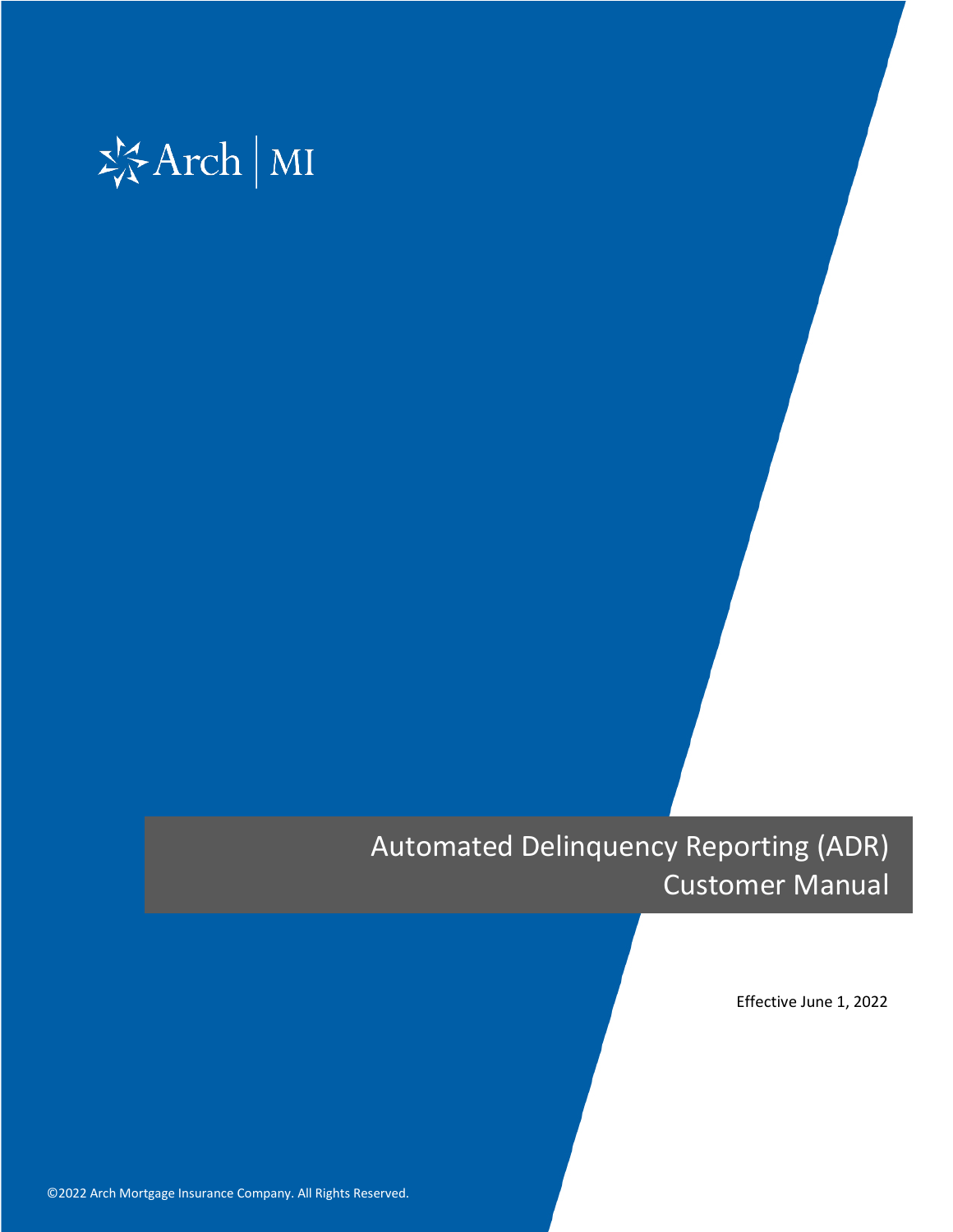

## **Introduction**

Arch Mortgage Insurance Company (Arch MI) welcomes you to Automated Delinquency Reporting (ADR), a paperless alternative to the delinquency reporting requirements of our Master Policy. This guide introduces the ADR reporting method and its many benefits and includes a discussion of the prerequisites for participation. The final sections outline the monthly process for reporting delinquencies via the ADR and provide EDI formatting requirements. Arch MI is confident that once you have reviewed this guide, you will want to take advantage of Automated Delinquency Reporting. We encourage you to contact: [defaultreporting@archmi.com](mailto:defaultreporting@archmi.com) or call us at **877-642-4642 (Option 3)** with any questions, and we will help you begin the process of implementation.

# **Monthly Procedure**

Under ADR, manual delinquency updates via the **CONNECT** platform, or emailing Notices of Delinquencies, are replaced by an EDI file generated by you, the servicing lender or your service bureau. This file is produced between the 16th and 24th of each month and sent to Arch MI by the 25th. Arch MI then reads the information in the EDI file, performs certain edit functions and adds the validated data to Arch MI's delinquency system.

For Arch MI to read and successfully process the EDI file, the file format must coincide with the standardized format adopted by Arch MI and by the industry. The format is detailed in the following section. Reporting should begin after two payments are missed, which may be anywhere from 45–60 days delinquent.

Please contact us at [defaultreporting@archmi.com](mailto:defaultreporting@archmi.com) or call us at **877-642-4642 (Option 3)** to verify where the EDI file should be sent and if you have any additional questions.

# **Automated Delinquency Reporting Interface File Format**

The interface file will originally be produced via electronic text format processing with fixed-length records of 1,600 characters each.

The interface file contains three record formats:

- 1. Mortgage Company Header.
- 2. Delinquent Loan Detail.
- 3. Mortgage Company and File Trailer.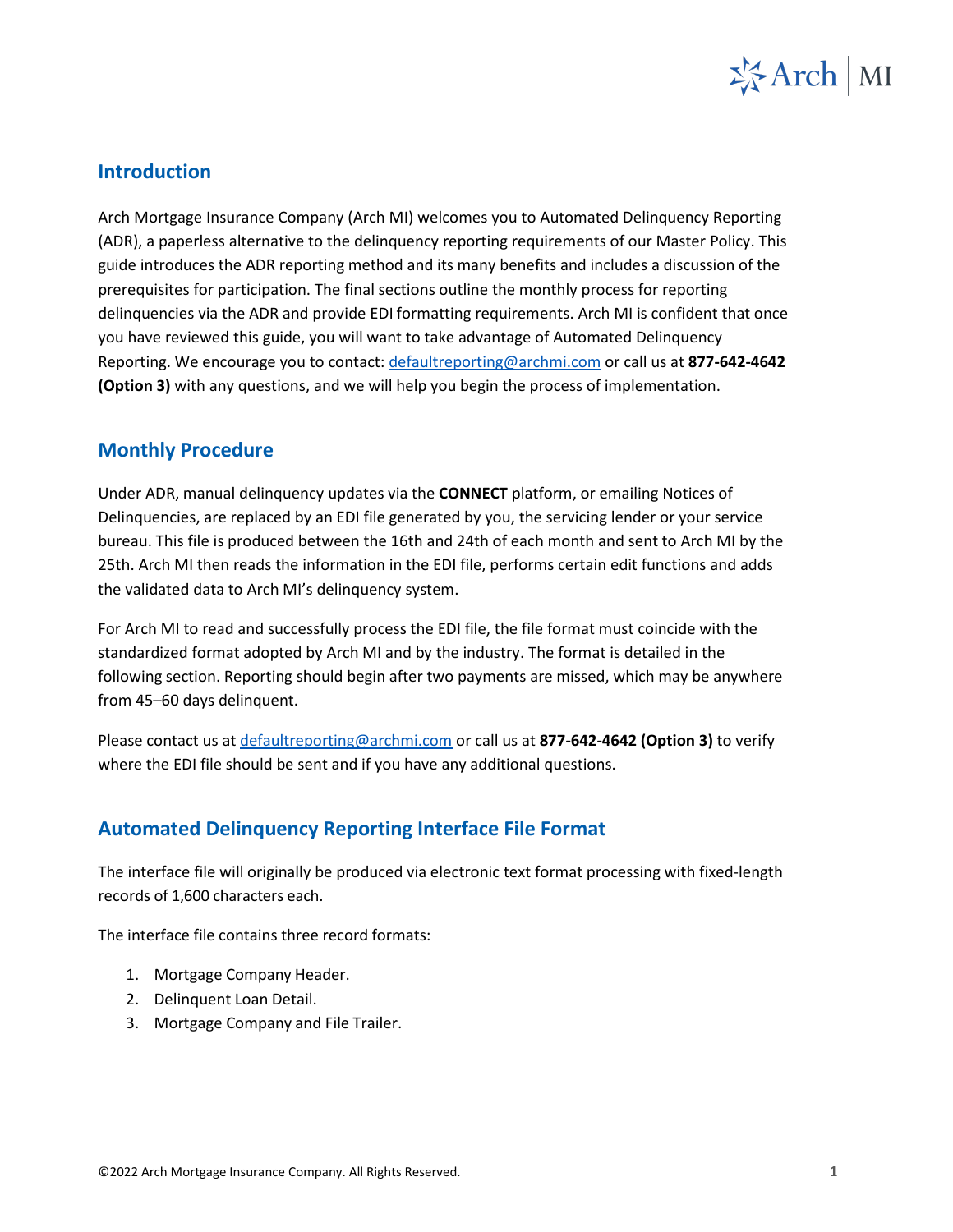

#### **Header Record**

The Mortgage Company Header Record contains data pertaining to the servicing lender and precedes the Delinquent Loan Detail Records for each client on a multi-client file. The "Record Code" equals 1.

| <b>FIELD NAME</b>                      | <b>SIZE</b><br>(PICTURE) | <b>START</b> | <b>DESCRIPTION</b>                                              |
|----------------------------------------|--------------------------|--------------|-----------------------------------------------------------------|
| MI Company Code                        | X(3)                     | 1            | See attached code values #8.                                    |
| Service Bureau Code                    | X(3)                     | 4            | See attached code values #7.                                    |
| <b>Client Number</b>                   | X(3)                     | 7            | Defined by service bureau/Arch MI assigns<br>if in-house.       |
| <b>Record Code</b>                     | X                        | 10           | Value = $1$ .                                                   |
| <b>Current Date/File Prepared Date</b> | X(6)                     | 11           | YYMMDD.                                                         |
| Servicing Lender's Name                | X(25)                    | 17           |                                                                 |
| Servicing Lender's Address             | X(25)                    | 42           |                                                                 |
| Servicing Lender's City                | X(21)                    | 67           |                                                                 |
| Servicing Lender's State               | X(2)                     | 88           |                                                                 |
| Servicing Lender's ZIP Code            | 9(9)                     | 90           | Left-justified trailing zeroes if nine-digit<br>code not known. |
| Filler                                 | X(1502)                  | 99           |                                                                 |

#### **Detail Record**

The Delinquent Loan Detail Record contains data pertaining to the individual delinquent loan and is preceded by the Mortgage Company Header Record and followed by the Mortgage Trailer Record for each client on a multi-client file. The "Record Code" equals 2 or 3.

| <b>FIELD NAME</b>                      | <b>SIZE</b><br>(PICTURE) | <b>START</b> | <b>DESCRIPTION</b>                                                      |
|----------------------------------------|--------------------------|--------------|-------------------------------------------------------------------------|
| MI Company Code                        | X(3)                     | 1            | See attached code values #8.                                            |
| Service Bureau Code                    | X(3)                     | 4            | See attached code values #7.                                            |
| <b>Client Number</b>                   | X(3)                     | 7            | Defined by service bureau or defined by<br>Arch MI for in-house lender. |
| Record Code                            | X                        | 10           | $2 = NOD.$<br>3=MDR. See attached code values #1.                       |
| <b>Current Date/File Prepared Date</b> | X(6)                     | 11           | YYMMDD.                                                                 |
| <b>Servicing Contact Person</b>        | X(35)                    | 17           |                                                                         |
| Servicing Contact Phone #              | 9(10)                    | 52           |                                                                         |
| Certificate Number                     | X(10)                    | 62           | Left-justified.                                                         |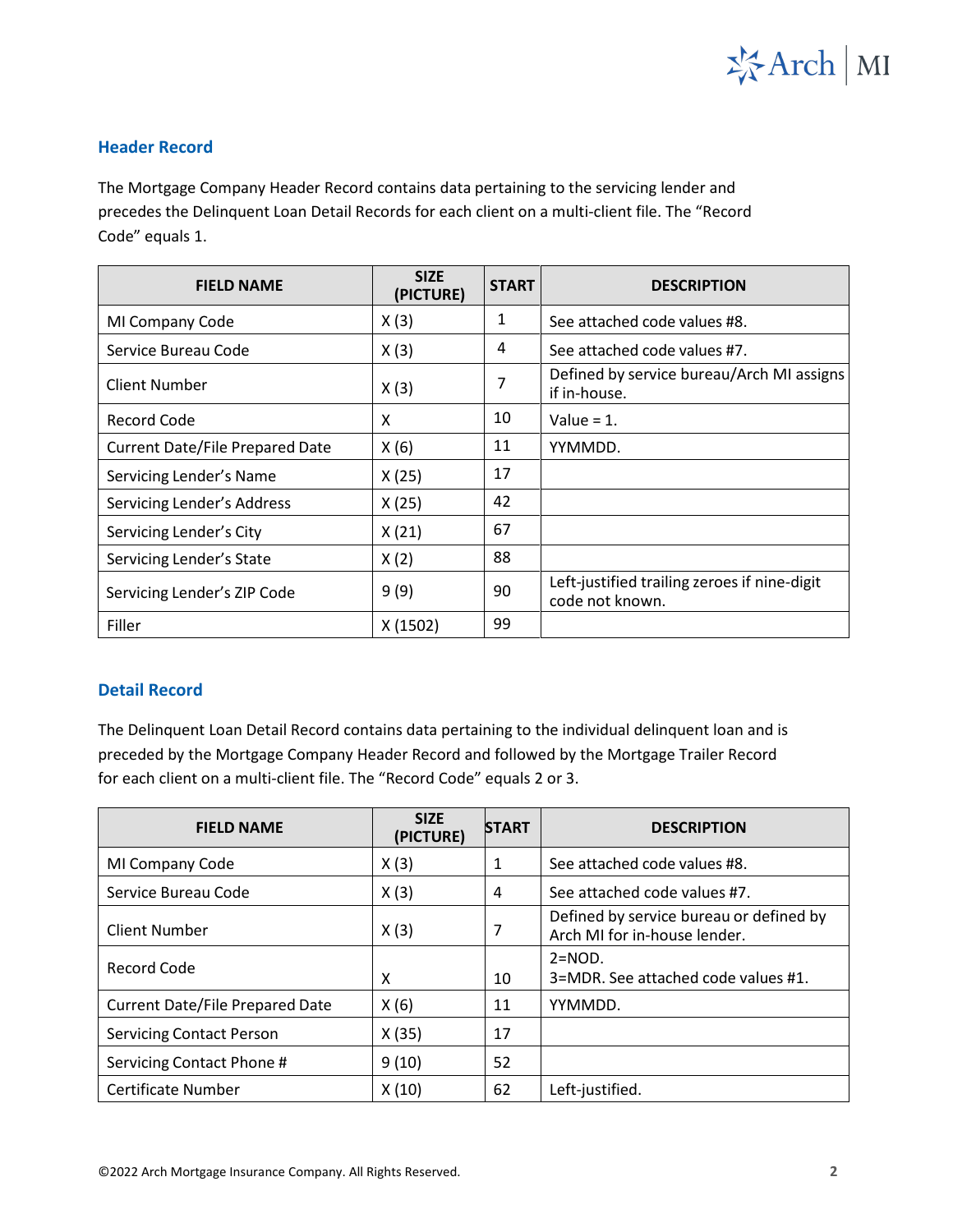### Lender's Loan Number  $X(25)$  72 Left-justified. Borrower's Name  $X(25)$  97 Borrower's Address Line 2  $\begin{vmatrix} x(25) \end{vmatrix}$   $\begin{vmatrix} 122 \end{vmatrix}$  Mailing address may be the same as property address. Borrower's Address Line 3  $\vert$  X (25) 147 Borrower's Address Line 4  $\vert$  X (25) 172 Borrower's Address ZIP Code  $9(9)$  197 Left-justified, trailing zeroes if nine-digit code not known.  $Co-Borrower's Name$   $X(25)$  206 Property Address  $X(25)$  231 Property City  $X(21)$  256 Property State  $\vert$  X (2)  $\vert$  277 Property Zip Code 9 (9) 9 (9) 279 Left-justified, trailing zeroes if nine-digit code not known. Borrower's 1st Phone #  $\vert$  9 (14)  $\vert$  288 Area + No. + Ext. (Home). Borrower's 2nd Phone #  $9(14)$   $302$  Area + No. + Ext. (Work). Borrower's 3rd Phone #  $9(14)$  316 Area + No. + Ext. Borrower's Social Security #  $9(10)$  | 330 | Right-justified. Co-Borrower's Social Security  $\sharp$  | 9 (10) | 340 | Right-justified. Current Principal Balance | S9 (7) V99 | 350 The total current principal balance + deferred (includes principal, interest, escrow balances, fees and any previous deferrals). Delinquent Payment Amount | S9 (7) V99 | 359 | Total of all delinquent payments (PITI). Other Charges September 2011 S9 (7) V99 368 Includes late charges, NSF fees, miscellaneous fees, etc. Total Monthly Payment S9 (7) V99 377 Current monthly payment, including all escrowed items.  $\begin{array}{c|c|c|c|c} P & 8 & Payment \end{array}$   $\begin{array}{c|c|c|c} S9 & 7 & V99 \end{array}$  386 Principal and Interest (P & I) only. Payoff Amount S9 (7) V99 395 Total payoff amount. Months Delinquent 9 (2)  $\vert$  404 Number of delinquent installments. Month of First Unpaid Installment Within Life of Loan and Installment 9 (3) 406 The number of the payment which caused this default (i.e., if 46th payment is not made, value is 046). First Payment Default X 409 <sup>Y</sup> <sup>=</sup> Yes.  $N = No.$ 12-Month Payment History  $X(12)$  410 Floating 12 months. 0 = Not paid per agreement. 1 = Paid per agreement. Non-Pay Code  $\begin{array}{|c|c|c|c|c|c|}\n\hline\nX(2) & 422 & \text{See attached code values #2.}\n\end{array}$ Investor Name  $X(25)$  424

岑Arch | MI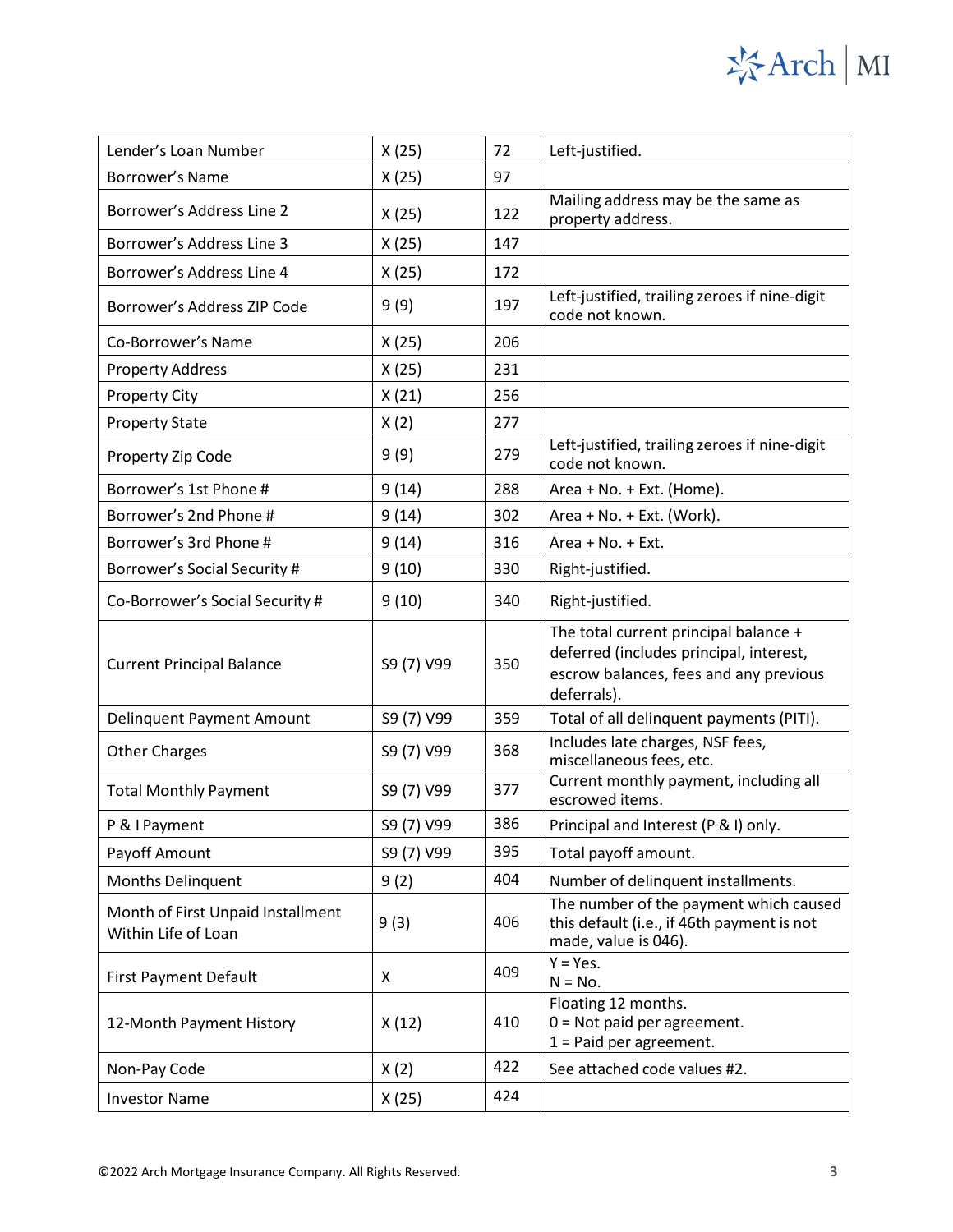# ※Arch | MI

| <b>Investor Address Line 2</b>                          | X(25)             | 449  |                                                                                                                               |
|---------------------------------------------------------|-------------------|------|-------------------------------------------------------------------------------------------------------------------------------|
| <b>Investor Address Line 3</b>                          | X(25)             | 474  |                                                                                                                               |
| <b>Investor Address Line 4</b>                          | X(25)             | 499  |                                                                                                                               |
| <b>Collection Comments</b>                              | $X(80) \times 11$ | 524  |                                                                                                                               |
| Mortgage Code                                           | X                 | 1404 | $1$ = First lien.<br>$2 = Second$ lien.                                                                                       |
| Due Date of First Unpaid Installment                    | X(6)              | 1405 | YYMMDD (next payment due date).                                                                                               |
| Removal Code (for every record)                         | X(2)              | 1411 | See attached code values #3.                                                                                                  |
| Date Foreclosure Began                                  | X(6)              | 1413 | YYMMDD (petition file date).                                                                                                  |
| Date Foreclosure Sale Scheduled                         | X(6)              | 1419 | YYMMDD.                                                                                                                       |
| Date Foreclosure Sale Held                              | X(6)              | 1425 | YYMMDD.                                                                                                                       |
| Date Redemption Period Ends                             | X(6)              | 1431 | YYMMDD.                                                                                                                       |
| Date Voluntary Conveyance<br>Accepted                   | X(6)              | 1437 | YYMMDD.                                                                                                                       |
| Date Property Sold                                      | X(6)              | 1443 | YYMMDD.                                                                                                                       |
| <b>Bankruptcy Filed Dated</b>                           | X(6)              | 1449 | YYMMDD.                                                                                                                       |
| <b>Bankruptcy Code</b>                                  | X(2)              | 1455 | Chapter number (i.e., 07, 11, 13).<br>See attached code values #4.                                                            |
| Date Claim Submitted                                    | X(6)              | 1457 | YYMMDD.                                                                                                                       |
| Date Claim Paid                                         | X(6)              | 1463 | YYMMDD.                                                                                                                       |
| Date Last Installment Received                          | X(6)              | 1469 | YYMMDD.                                                                                                                       |
| Occupancy Code                                          | X                 | 1475 | See attached code values #5.                                                                                                  |
| MI Insurance Indicator                                  | X                 | 1476 | See attached code values #6.                                                                                                  |
| <b>Other Coverage Company Code</b>                      | X(3)              | 1477 | If loan has pool and primary, the MI<br>company code (see attached code values<br>#8) of the carrier of the other coverage.   |
| Other Coverage Certificate Number<br>or MBS Loan Number | X(10)             | 1480 | The number associated with the other<br>coverage, if applicable.                                                              |
| <b>Bankruptcy Relief Date</b>                           | X(6)              | 1490 | YYMMDD.                                                                                                                       |
| Sub-Servicer                                            | X(10)             | 1496 | A code assigned to the specific servicer by<br>their service bureau to indicate a<br>subserviced portfolio; otherwise, blank. |
| <b>Interest Bearing Principal Balance</b>               | S9 (7) v99        | 1506 |                                                                                                                               |
| Filler                                                  | X(86)             | 1515 |                                                                                                                               |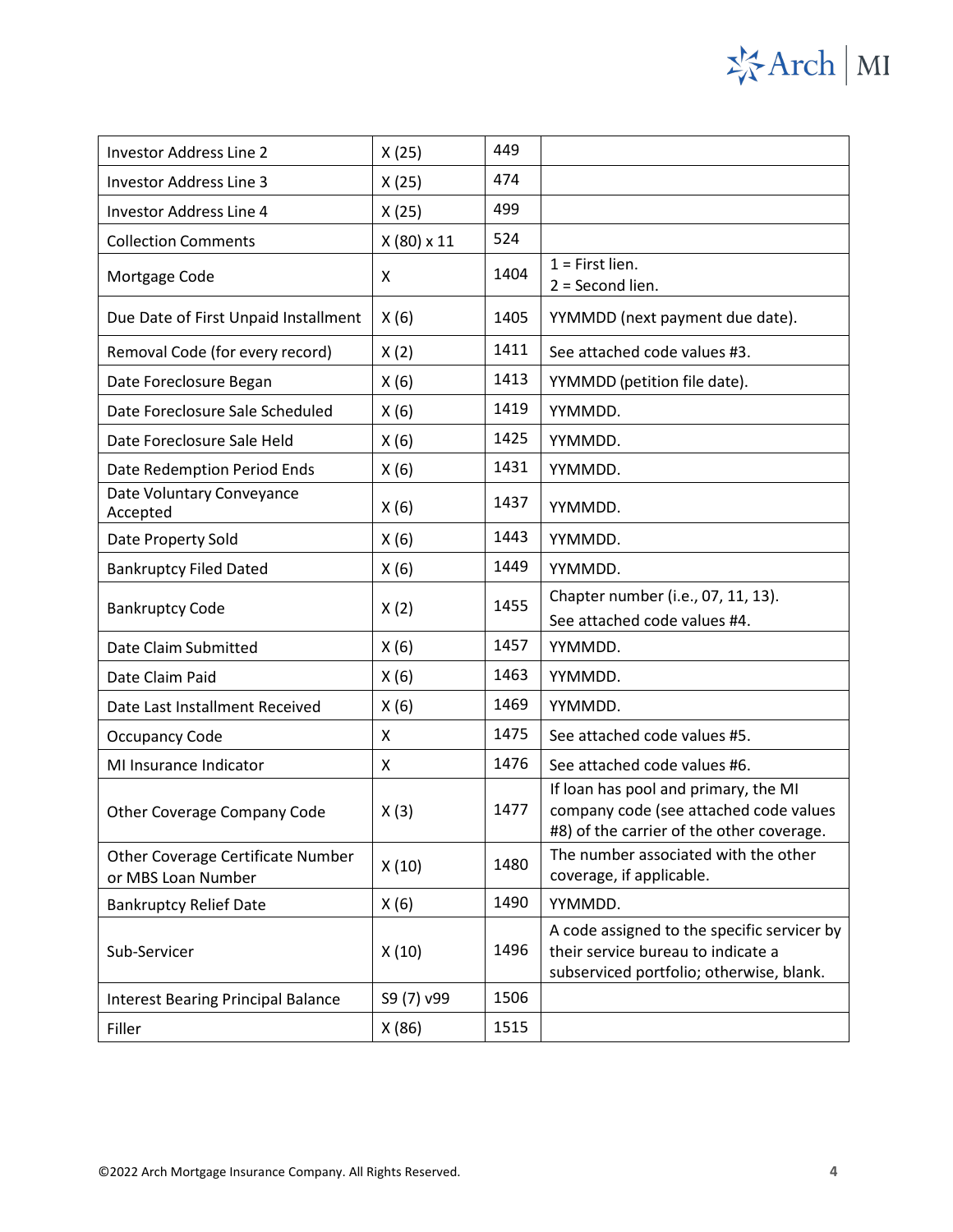

#### **Trailer Record**

The Trailer Record for each client and the one for the file contains data used to balance the file and ensure no data is lost. The "Record Code" equals 7 or 9.

| <b>FIELD NAME</b>                      | <b>SIZE</b><br>(PICTURE) | <b>START</b> | <b>DESCRIPTION</b>                                 |
|----------------------------------------|--------------------------|--------------|----------------------------------------------------|
| MI Company Code                        | X(3)                     | 1            | See attached code values #8.                       |
| Service Bureau Code                    | X(3)                     | 4            | See attached code values #7.                       |
| <b>Client Number</b>                   | X(3)                     | 7            | Defined by service bureau.*                        |
| Record Code*                           | X                        | 10           | $7 = Client.$<br>$9$ = File.*                      |
| <b>Current Date/File Prepared Date</b> | X(6)                     | 11           | YYMMDD.                                            |
| Lender's Name                          | X(25)                    | 17           |                                                    |
| Number of Loans                        | S9(7)                    | 42           |                                                    |
| <b>Current Principal Balance Total</b> | S9 (11) V99              | 49           | Sum of all Current Principal Balances in<br>file.  |
| Delinquent Payment Amount Total        | S9 (11) V99              | 62           | Sum of all Delinguency Payment Amounts<br>in file. |
| Filler                                 | X(1526)                  | 75           |                                                    |

\* For "9" File Record, Client Number must be "999." See service bureau codes below.

#### **Mortgage Insurance Delinquency Reporting Interface Code Values**

The MI Delinquency Reporting interface file uses several codes. The following is a list of the codes and the assigned values.

- 1. Record Code This is a one-character code used to identify the Interface File Record type. The code values have been defined as follows:
	- 1 = Client Header Record.
	- 2 = NOD Detail Delinquent Loan Record (loan being reported for the first time).
	- 3 = MDR Detail Loan Record (loan has been previously reported.)
	- 7 = Client Trailer Record.
	- 9 = File Trailer Record.
- 2. Non-Pay Code (reason for default) This is a two-character code identifying the reason for the delinquency. The code values have been defined as follows:
	- 01 = Death of Borrower.
	- $02$  = Illness.
	- 03 = Marital Problems.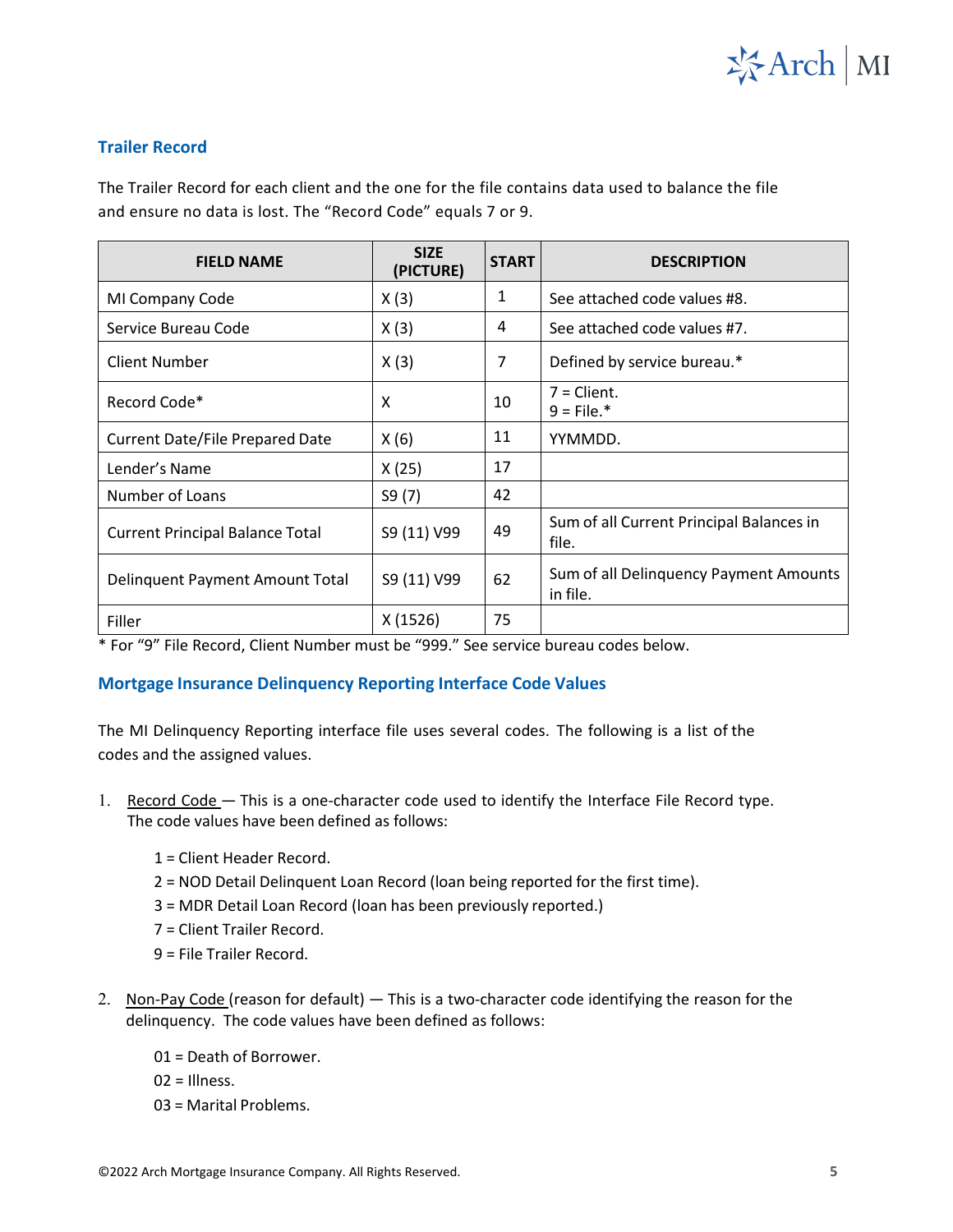

- 04 = Unemployment.
- 05 = Business Failure.
- 06 = Temporary Curtailment of Income.
- 07 = Bankruptcy.
- 08 = Over-Obligated (Excessive Use of Credit)/Energy/Environmental Cost.
- 09 = Casualty Loss.
- 10 = Moved/Vacated.
- 11 = Dissatisfied with Property.
- 12 = National Emergency Declaration.
- 13 = Servicing Problems.
- 14 = Auto Repairs.
- 15 = See Comments.
- 3. Removal Code This entry is used to document why the loan will not be reported after this month. The code values have been defined as follows:
	- 00 = Delinquent Loan NOT removed.
	- 01 = Reinstated Loan brought current.
	- 02 = Assumed.
	- $03 =$  Sold.
	- 04 = Paid in Full Not REO and not filing a claim.
	- 05 = Claim Paid.
- 4. Bankruptcy Code This entry documents the chapter under which the bankruptcy was filed. It is equal to the chapter number: 07, 11, 13, etc.
- 5. Occupancy Code This entry identifies the property's current occupancy status. The code values have been identified as follows:
	- 1 = Owner Occupied.

2 = Tenant Occupied.

- 3 = Vacant (abandoned or otherwise unoccupied).
- 6. MI Insurance Indicator

1 = Primary MI Coverage Only.

A record with this value indicates that the loan has PRIMARY coverage with Arch MI and there is NO POOL coverage on the loan.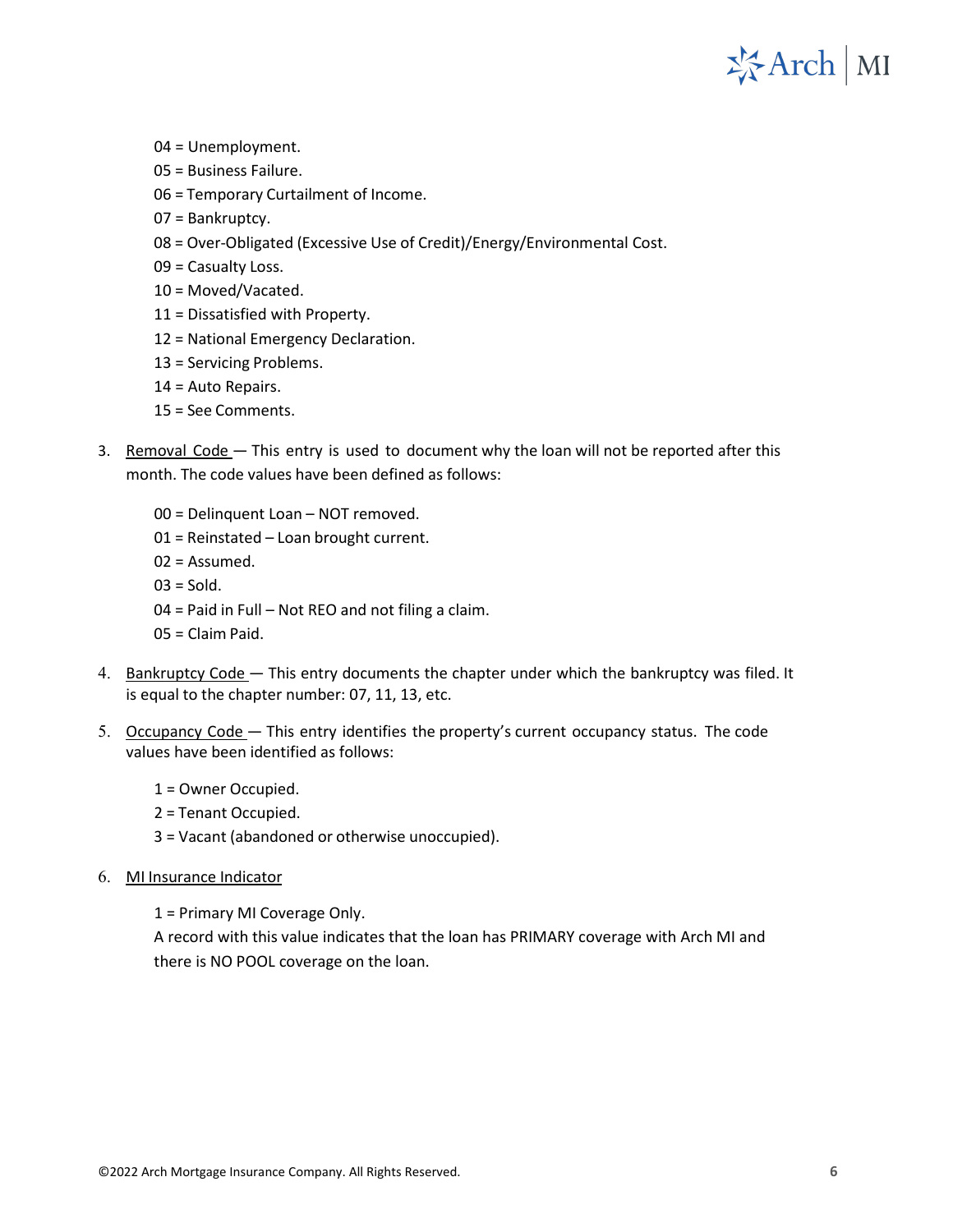

2 = Primary and Pool MI Coverage with Arch MI.

A record with this value indicates that the loan has PRIMARY and POOL coverage with Arch MI. (Note one record will represent both coverages — the loan will not be reported twice on the tape.)

3 = Arch MI Primary Coverage and Pool MI Coverage with a different company. A record with this value indicates that the loan has PRIMARY coverage with Arch MI and POOL coverage with another MI Company.

4 = Pool MI Coverage Only.

A record with this value indicates that the loan has POOL coverage with Arch MI and that there is no PRIMARY coverage on the loan.

5 = Arch MI Pool Coverage and Primary Coverage with DIFFERENT Companies. A record with this value indicates that the loan has POOL and PRIMARY coverage; however, different companies carry the coverages, the MI receiving the record with this value carries the POOL coverage.

7. Service Bureau Codes\* — This entry identifies the service bureau or software vendor whose collection system created the default EDI file.

001 = Computer Power, Inc. — Jacksonville, FL.

- 002 = Lomas Information Services Dallas, TX.
- 003 = Data Link Services South Bend, IN.
- 004 = Capitol Computer Center Austin, TX .
- 005 = Systematics Little Rock, AR.
- 006 = Nutrend/Miser Orlando, FL.
- 007 = American Automated Forest Park, GA.
- 008 = Financial Accounting Services Pittsburgh, PA.
- 009 = FISERV Milwaukee, WI.
- 010 = Dyatron (DCC) Jacksonville, FL.
- 011 = Financial Information Trust West Des Moines, IA .
- 012 = Fiserv-TAMPA Tampa, FL.
- 013 = LoanServ Mortgage Servicing Baton Rouge, LA.
- 014 = Fiserv-Fresno Fresno, CA.
- 015 = Fiserv-Orlando (fka Florida Informanagement Services) Orlando, FL.
- 016 = Metavante Milwaukee, WI.
- 017 = Fiserv-Greensboro (fka Central Service Corp) Greensboro, NC.
- 018 = Fiserv-Gold System Milwaukee, WI.
- 020 = Casnet Group, Inc. Canton, OH.
- 021 = Bisys Houston, TX.
- 022 = Intrieve (fka S&L Data Corp) Cincinnati, OH.
- 023 = Fiserv-White System Milwaukee, WI.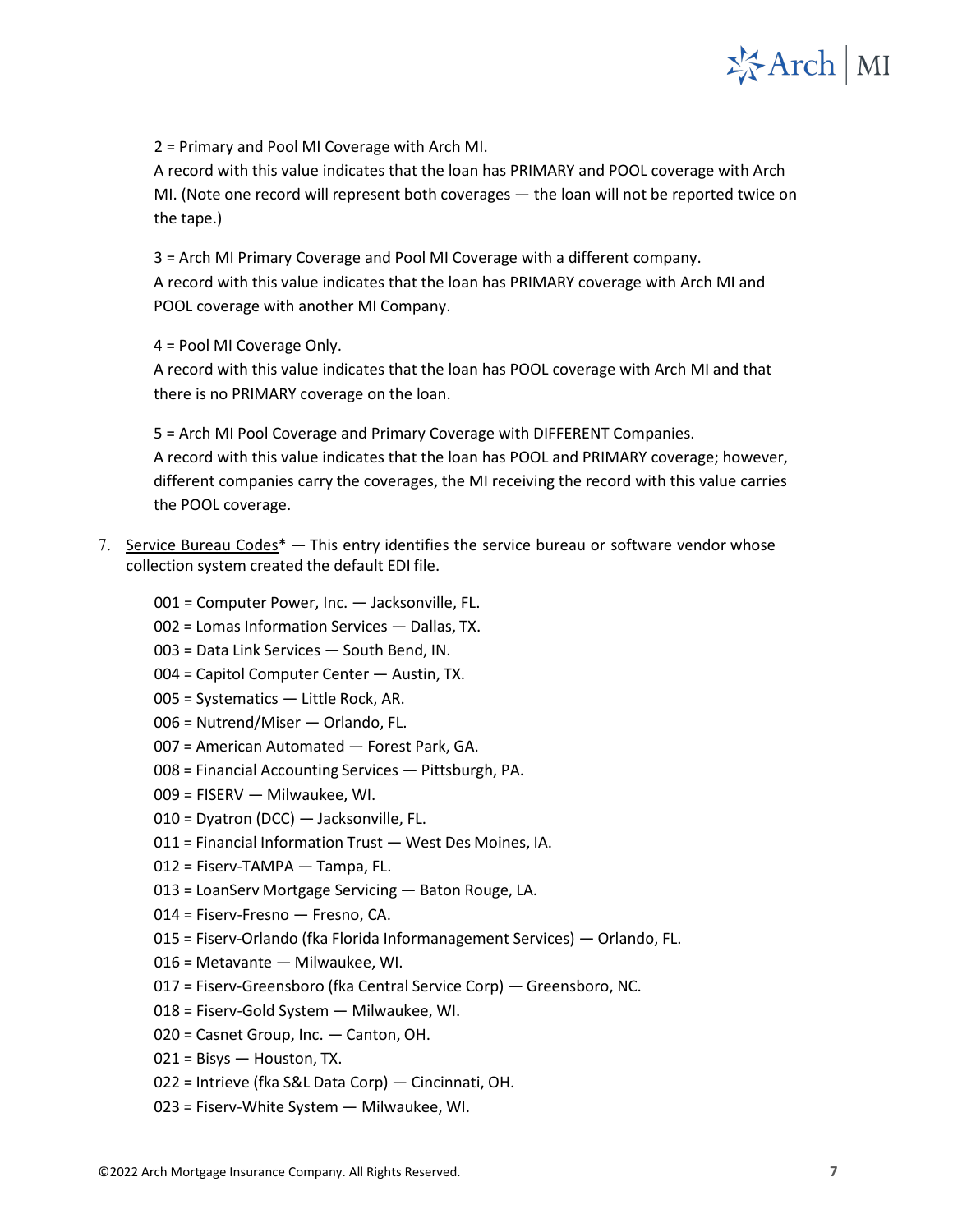

- 024 = Fiserv-Silver System Milwaukee, WI.
- 025 = McDonald Computer Southfield, MI.
- = Jack Henry and Associates Monett, MO.
- = Interling Kirkland, WA.
- = Fiserv Beaumont, TX.
- = Glenn Computer Southfield, MI.
- 030 = Loan Servicing Systems, Inc. Las Vegas, NV.
- = Dataone Financial Systems, Inc. Pittsburgh, PA.
- = Fiserv-Purple System Milwaukee, WI.
- = Mortgage Computer Ogden, UT.
- = ZC Sterling (fka American Sterling) Irvine, CA.
- = Mortgage Services Group Indianapolis, IN.
- = Fiserv-Jade System Milwaukee, WI.
- = FPS-Gold Provo, UT.
- = OSI (Open Solutions Inc.) Glastonbury, CT.
- = Fiserv-Des Moines Des Moines, IA.
- = Alltel-Horizon Maitland, FL.
- = Fitech —Atlanta, GA.
- = Precision Computer Systems Sioux Falls, SD.
- = Lender Support Systems, Inc. (LSSI) San Diego, CA.
- = Fiserv-Diamond System Milwaukee, WI.
- 210 = Bisys-IL —Lombard, IL.
- = Bisys-NJ Cherry Hill, NJ.
- = Bisys-Houston Houston, TX.
- = Bisys-Houston Houston, TX.
- = Bisys-Houston Houston, TX.
- = Bisys-Houston Houston, TX.
- = Bisys-Houston Houston, TX.
- = Bisys-Houston Houston, TX.
- = Bisys-Houston Houston, TX.
- = Bisys-Houston Houston, TX.
- 999 = In-House Lender. (The client number will be used to indicate the lender.)